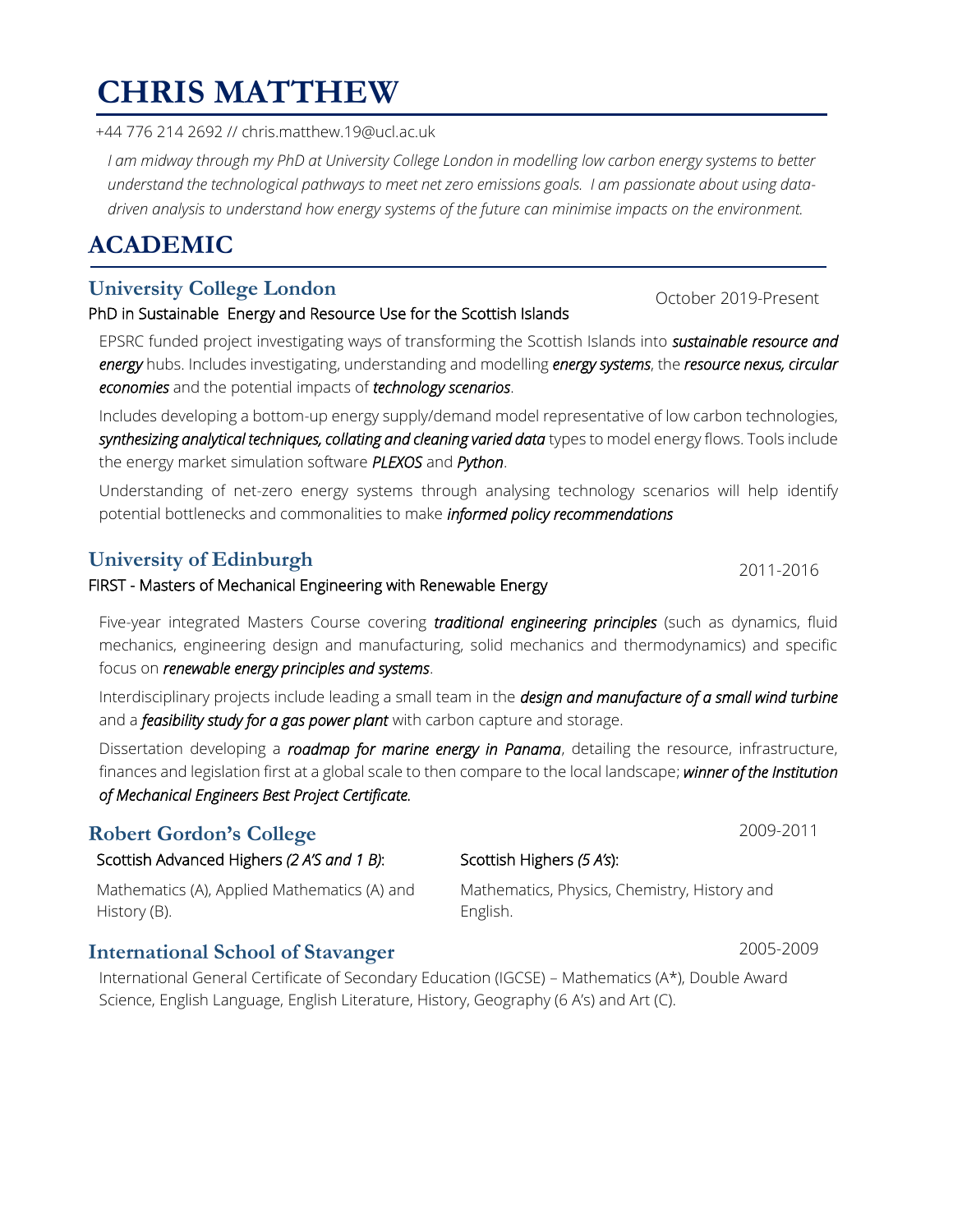## **WORK EXPERIENCE**

#### **Graduate Fire Engineer**

*Mott MacDonald, London*

Multi-disciplinary and international engineering consultancy firm working to develop *bespoke engineering solutions* in fire and life safety for a *wide variety of projects and clients*. Includes utilising both prescriptive guidance and analysis from engineering first principles as required.

Helped to establish the structural fire engineering capabilities of the team via *research into industry bestpractice, producing analytical models in Excel and Python (forming a coding club to share best practice)* and *collaboration* with the structures team.

Requires high level of *presentation skills, report writing capability* and ability to convey essential technical aspects of work to at times non-technical clients *clearly and succinctly*.

#### **Lab Supervisor**

*School of Engineering, University of Edinburgh*

Management of a Thermodynamics lab and marking of reports: *developed teaching and communication skills* to aid students and provide them and the course organiser with feedback.

### **Energy Engineer**

*James Jones and Sons, Lockerbie*

Working on a large sawmill site to *reduce electricity consumption by ~ 3% annually* (300,000 kWh), with further aspects for improvement handed over. This required *detailed, independent investigation* of the site to develop a deep understanding of the processes involved and identify potential savings.

Various aspects identified were managed (determining the extent of savings, any adverse effects and the cost effectiveness), often simultaneously, with the help of other engineering staff, to *evaluate and maximise the energy saved*.

#### **CAD Draftsman**

*Welding Alloys, Cambridge*

Worked for a company producing bespoke welding machines. Gained insight into *engineering design as part of a small team of professional engineers* with Solid Works, as well as interfacing with the workshop.

#### **Software Internship**

*Rabbitsoft, Cambridge*

Internship with a small software company prior to the release of a new software, *working closely as a team* to troubleshoot and *provide methodical feedback* to identify and correct problems in a timely manner.

## **VOLUNTEERING EXPERIENCE**

#### **In2Science Mentor**

*Online*

Mentoring A-level aged students from disadvantaged backgrounds hoping to get into STEM subjects; providing them with *guidance and advice*, helping them with university applications and discussing concerns.

August 2020/21, annually

January –July 2015

August- September 2012

June 2011

October 2017- May 2019

February –May 2016